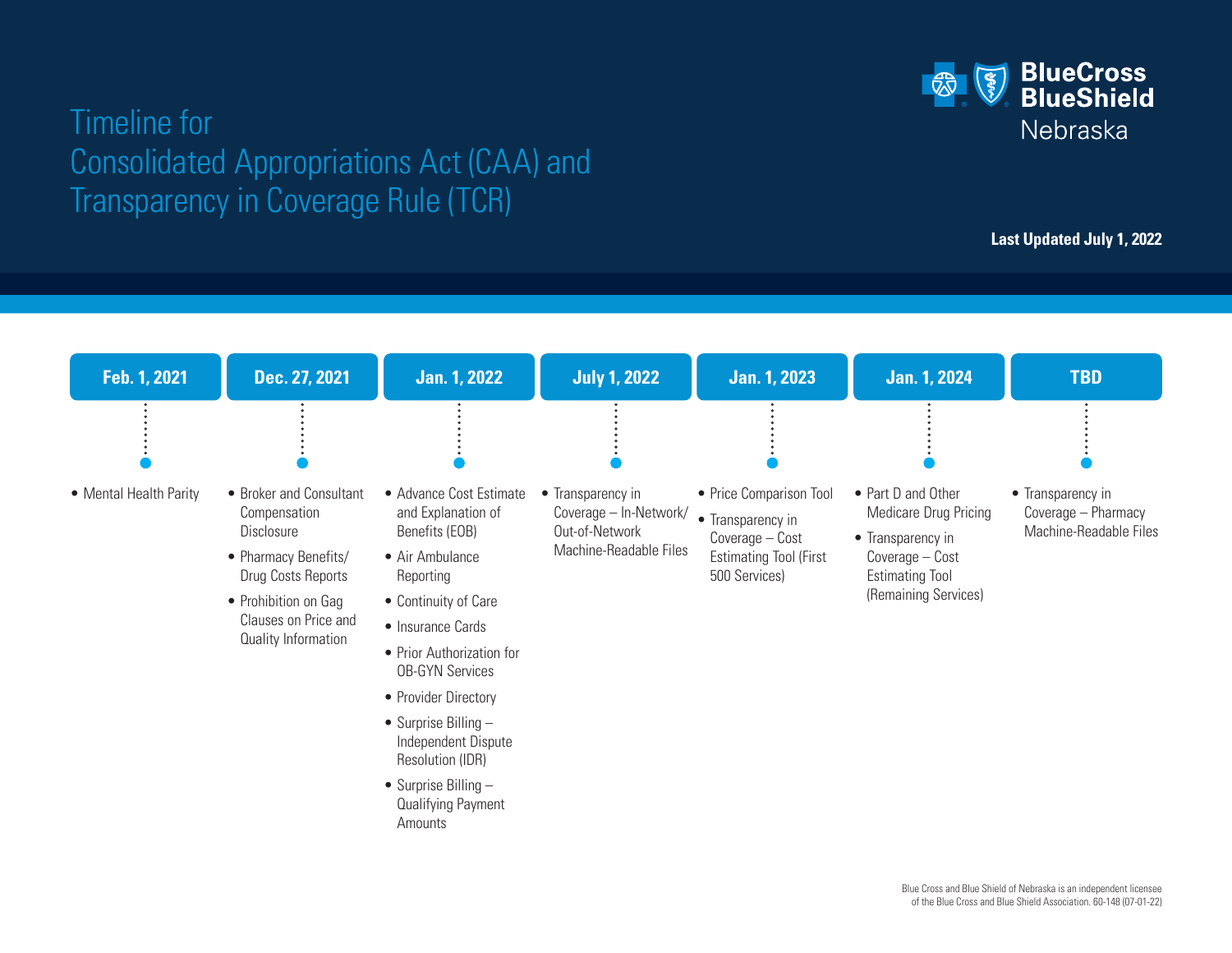### CAA and TCR Timeline

| <b>Mandate</b>                                                            | <b>Effective</b><br><b>Date</b> | <b>Status</b>                                                                    | <b>Mandate Description</b>                                                                                                                                                                                                                                                                                                                                                                                                                                                                                                                                                                                                                                                                                                                                                                                                              |
|---------------------------------------------------------------------------|---------------------------------|----------------------------------------------------------------------------------|-----------------------------------------------------------------------------------------------------------------------------------------------------------------------------------------------------------------------------------------------------------------------------------------------------------------------------------------------------------------------------------------------------------------------------------------------------------------------------------------------------------------------------------------------------------------------------------------------------------------------------------------------------------------------------------------------------------------------------------------------------------------------------------------------------------------------------------------|
| <b>Advance Cost Estimate and</b><br><b>Explanation of Benefits (AEOB)</b> | Jan. 1, 2022                    | • On hold pending final rule or guidance                                         | Requires individual and group health plans to provide a cost estimate for scheduled<br>services at least three days in advance to give patients transparency into which<br>providers are expected to provide treatment, the network status of providers, good faith<br>estimates of cost, cost-sharing and progress toward meeting deductibles and<br>out-of-pocket maximums, as well as whether a service is subject to medical<br>management and relevant disclaimers of estimates.                                                                                                                                                                                                                                                                                                                                                   |
| <b>Air Ambulance Reporting</b>                                            | Jan. 1, 2022                    | • On track for compliance. First report due first<br>quarter 2023.               | Requires reporting air ambulance metrics within 90 days of the end of the plan year.                                                                                                                                                                                                                                                                                                                                                                                                                                                                                                                                                                                                                                                                                                                                                    |
| <b>Broker and Consultant</b><br><b>Compensation Disclosure</b>            | Dec. 27, 2021                   | $\sqrt{\frac{1}{2}}$ Completed                                                   | Requires brokers and consultants to disclose to group health plan sponsors any direct or<br>indirect compensation they receive for brokerage services or consulting-terms that are<br>defined very broadly. For individual health insurance coverage and short-term, limited-<br>duration insurance coverage, a health insurance issuer must disclose to enrollees, and<br>report to the Department of Health and Human Services (HHS), any direct or indirect<br>compensation that the issuer pays to an agent or broker associated with plan selection<br>and enrolling individuals in the coverage.                                                                                                                                                                                                                                  |
| <b>Continuity of Care</b>                                                 | Jan. 1, 2022                    | $\sqrt{\frac{1}{2}}$ Completed                                                   | For individuals who are undergoing treatment for a serious and complex condition, pregnant,<br>receiving inpatient care, scheduled for non-elective surgery or terminally ill, requires a group<br>health plan or health insurance issuer to provide 90 days of continued, in-network care<br>if a provider or facility leaves the network. Also requires the group health plan or health<br>insurance issuer to notify individuals receiving care from one of these providers or facilities<br>of the network change and provide the option to continue care for the transitional period. In<br>addition, providers subject to this provision are required to accept the continued in-network<br>payment as payment in full and otherwise comply with all policies, procedures and quality<br>standards imposed by the plan or issuer. |
| <b>Insurance Cards</b>                                                    | Jan. 1, 2022                    | $\sqrt{\frac{1}{2}}$ Completed<br>New ID cards began mailing in<br>December 2021 | Requires group and individual health plans to identify on insurance cards the amount of<br>the in-network and out-of-network deductibles, the in-network and out-of-network<br>out-of-pocket maximum limitations, and a telephone number and website address through<br>which individuals may seek consumer assistance information.                                                                                                                                                                                                                                                                                                                                                                                                                                                                                                     |
| <b>Mental Health Parity</b>                                               | Feb. 1, 2021                    | $\sqrt{\frac{1}{2}}$ Completed                                                   | Requires group/individual health plans to perform, document and to provide upon request<br>(which may occur 45 days after enactment of CAA) comparative analyses of the design and<br>application of non-quantitative treatment limitations (NQTL).                                                                                                                                                                                                                                                                                                                                                                                                                                                                                                                                                                                     |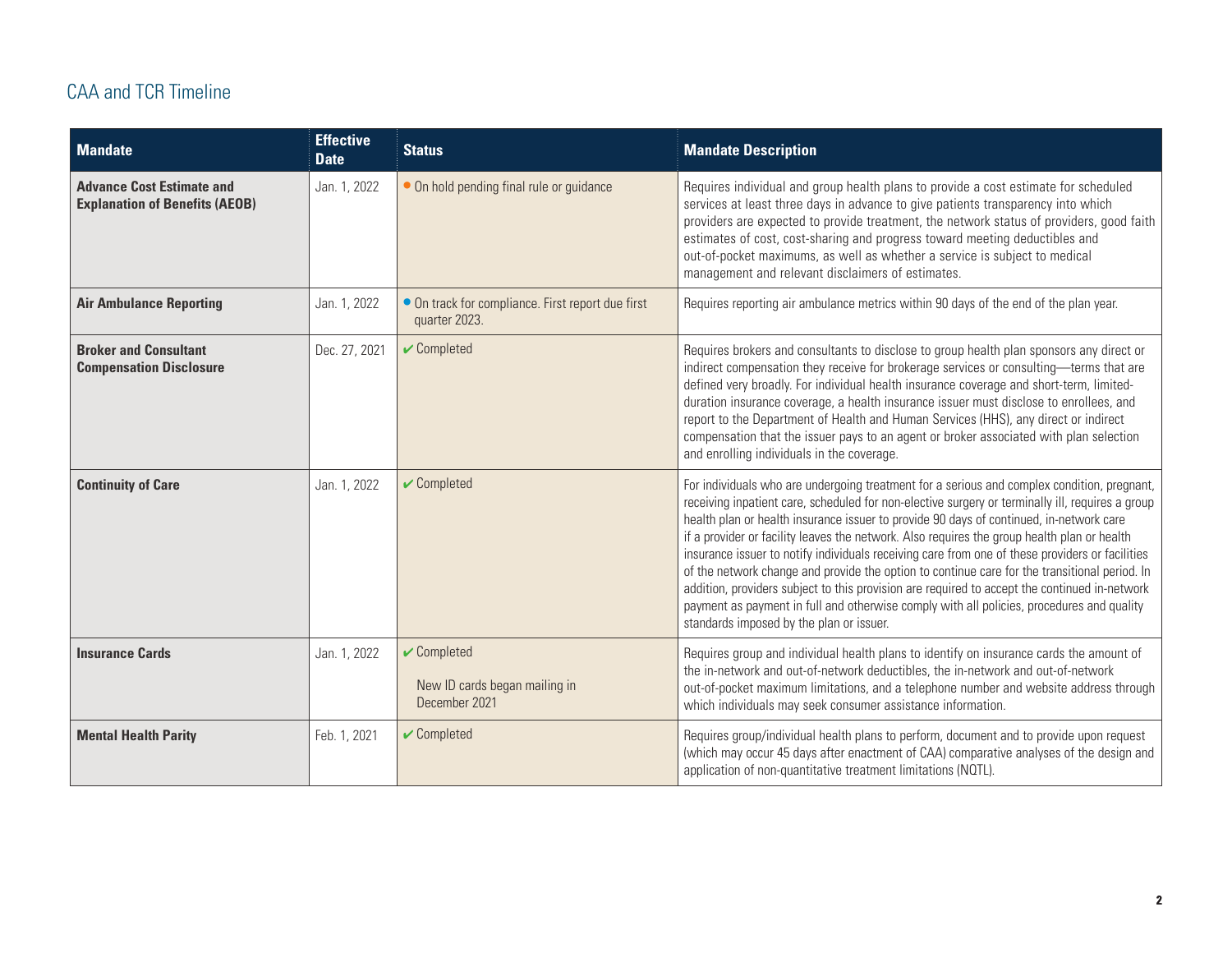### CAA and TCR Timeline

| <b>Mandate</b>                                                        | <b>Effective</b><br><b>Date</b> | <b>Status</b>                                                 | <b>Mandate Description</b>                                                                                                                                                                                                                                                                                                                                                                                                                                                                                                                                                                                                                                                                                                                                                                                                                                                                                                                                                                                                                                                                                                                                                                                                                                                                                                                                                                                                                                                                                                                                                                                                                                                                                                                                                                                                         |
|-----------------------------------------------------------------------|---------------------------------|---------------------------------------------------------------|------------------------------------------------------------------------------------------------------------------------------------------------------------------------------------------------------------------------------------------------------------------------------------------------------------------------------------------------------------------------------------------------------------------------------------------------------------------------------------------------------------------------------------------------------------------------------------------------------------------------------------------------------------------------------------------------------------------------------------------------------------------------------------------------------------------------------------------------------------------------------------------------------------------------------------------------------------------------------------------------------------------------------------------------------------------------------------------------------------------------------------------------------------------------------------------------------------------------------------------------------------------------------------------------------------------------------------------------------------------------------------------------------------------------------------------------------------------------------------------------------------------------------------------------------------------------------------------------------------------------------------------------------------------------------------------------------------------------------------------------------------------------------------------------------------------------------------|
| <b>Part D and Other Medicare</b><br><b>Drug Pricing</b>               | Jan. 1, 2024                    | • On hold due to the 2024 delivery date                       | Beneficiary Real-Time Benefit Tool: Requires Part D sponsors to implement one or more<br>electronic real-time benefit tools that meet certain requirements and standards, such as<br>integrating with electronic prescribing and electronic health records, and transmitting<br>information on clinically appropriate alternatives, cost-sharing, negotiated prices and<br>formulary status. The legislation does not specify an implementation date but refers to<br>a "time determined appropriate by the Secretary" after HHS has developed a standard.<br>The legislation also includes a rule of construction that nothing in this subsection shall<br>be construed to allow a prescription drug plan sponsor to use a real-time benefit tool to<br>steer individuals without their consent to a particular pharmacy or pharmacy type over<br>their preferred pharmacy. Permanently authorizes the Limited Income Newly Eligible<br>Transition (LI NET) demonstration effective Jan. 1, 2024. This program provides immediate,<br>temporary Part D coverage for certain low-income beneficiaries while their eligibility is<br>processed. Provides the Executive Directors of MedPAC and MACPAC access to certain<br>Medicare Part D payment and pharmaceutical manufacturer rebate data for purposes<br>of monitoring, analysis and making program recommendations. Prohibits disclosure,<br>including to individual MedPAC and MACPAC commissioners, on specific rebate amounts,<br>direct or indirect remuneration or information from submitted bids. Lastly, it requires all<br>manufacturers of drugs covered under Part B to report average sales price (ASP) data to<br>HHS beginning Jan. 1, 2022. This specifically adds a new requirement for manufacturers<br>that do not have a rebate agreement under Medicaid. |
| <b>Pharmacy Benefits/Drug Costs Reports</b>                           | Dec. 27, 2021                   | • On track for compliance. First report due<br>Dec. 27, 2022. | Requires group and individual health plans to report annual data to HHS, the<br>Department of Labor, and the Department of Treasury (Tri-agencies) on drug utilization,<br>spending and rebates. Reporting includes total spending on health care services by<br>type. No confidential or trade secret information submitted by health plans will be<br>made public.                                                                                                                                                                                                                                                                                                                                                                                                                                                                                                                                                                                                                                                                                                                                                                                                                                                                                                                                                                                                                                                                                                                                                                                                                                                                                                                                                                                                                                                               |
| <b>Price Comparison Tool</b>                                          | Jan. 1, 2023                    | • On hold pending final rule or guidance                      | Requires group health plans and health insurance issuers to maintain a price comparison<br>tool available via phone and website that allows enrolled individuals and participating<br>providers to compare cost-sharing for items and services by any participating provider.                                                                                                                                                                                                                                                                                                                                                                                                                                                                                                                                                                                                                                                                                                                                                                                                                                                                                                                                                                                                                                                                                                                                                                                                                                                                                                                                                                                                                                                                                                                                                      |
| <b>Prior Authorization for OB-GYN</b><br><b>Services</b>              | Jan. 1, 2022                    | $\sqrt{\frac{1}{2}}$ Completed                                | Prohibits plans/issuers from requiring prior authorization for OB-GYN services for<br>in-network providers.                                                                                                                                                                                                                                                                                                                                                                                                                                                                                                                                                                                                                                                                                                                                                                                                                                                                                                                                                                                                                                                                                                                                                                                                                                                                                                                                                                                                                                                                                                                                                                                                                                                                                                                        |
| <b>Prohibition on Gag Clauses on Price</b><br>and Quality Information | Dec. 27, 2021                   | $\sqrt{\frac{1}{2}}$ Completed                                | Prevents the inclusion of gag clauses on cost or quality information in payer-provider<br>contracting. Precludes payers from entering into contracts with providers that prohibit<br>payers from disclosing provider-specific costs or quality information to referring providers,<br>the plan sponsor, enrollees and/or individuals eligible to become enrollees.                                                                                                                                                                                                                                                                                                                                                                                                                                                                                                                                                                                                                                                                                                                                                                                                                                                                                                                                                                                                                                                                                                                                                                                                                                                                                                                                                                                                                                                                 |